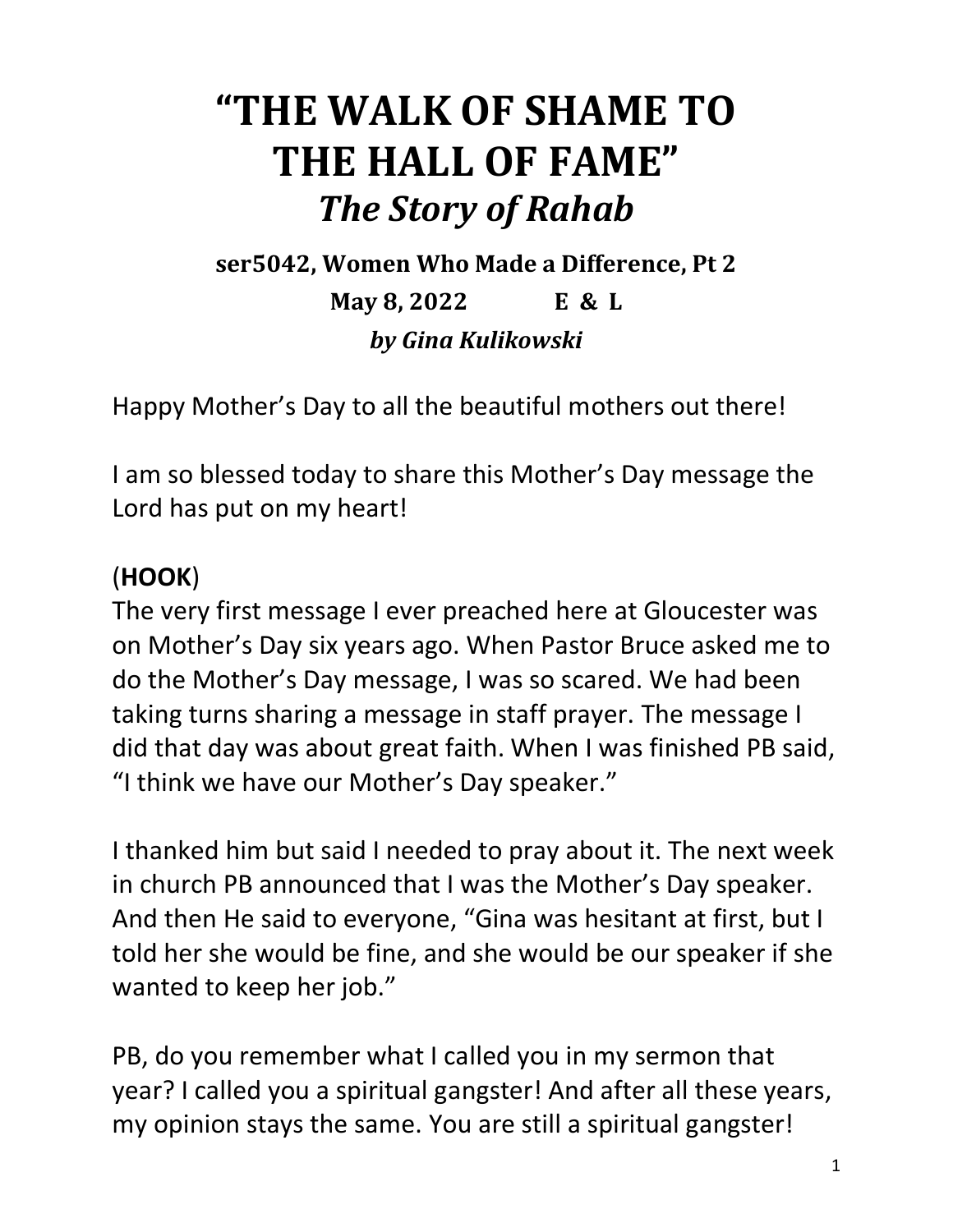What I have learned over all these years is that sometimes we need a spiritual gangster like PB in our lives. You see, before I preached here, I used to preach to my Word on the Street kids. Teens filled my living room every Thursday night and I was so comfortable telling God stories from my couch with my coffee in hand.

But God wanted me to get out of my comfort zone and trust Him in ways I could never have imagined.

I've learned so much from my spiritual gangster pastor and boss, Joseph Bruce Sofia! I will be eternally grateful for it. I love you PB. Thank you for pushing me to preach the Word of God and for teaching me so much by just watching you.

Would you all pray with me for the message?

From the series *Women Who Made a Difference*, the title of our message today is "From the Walk of Shame to the Hall of Fame." The story of Rahab.

One of the great things about the Bible is that it tells the honest story about everyone. The Bible is the book of truth.

So, a little background on Rahab the prostitute. She was the harlot of Jericho. It bothers me that most of the time she is mentioned in the Bible she is referred to as Rahab the prostitute. I once heard a message saying that God doesn't put labels on people, but He does. I believe the labels are to show us that God uses sinful, regular people like you and me. Amen?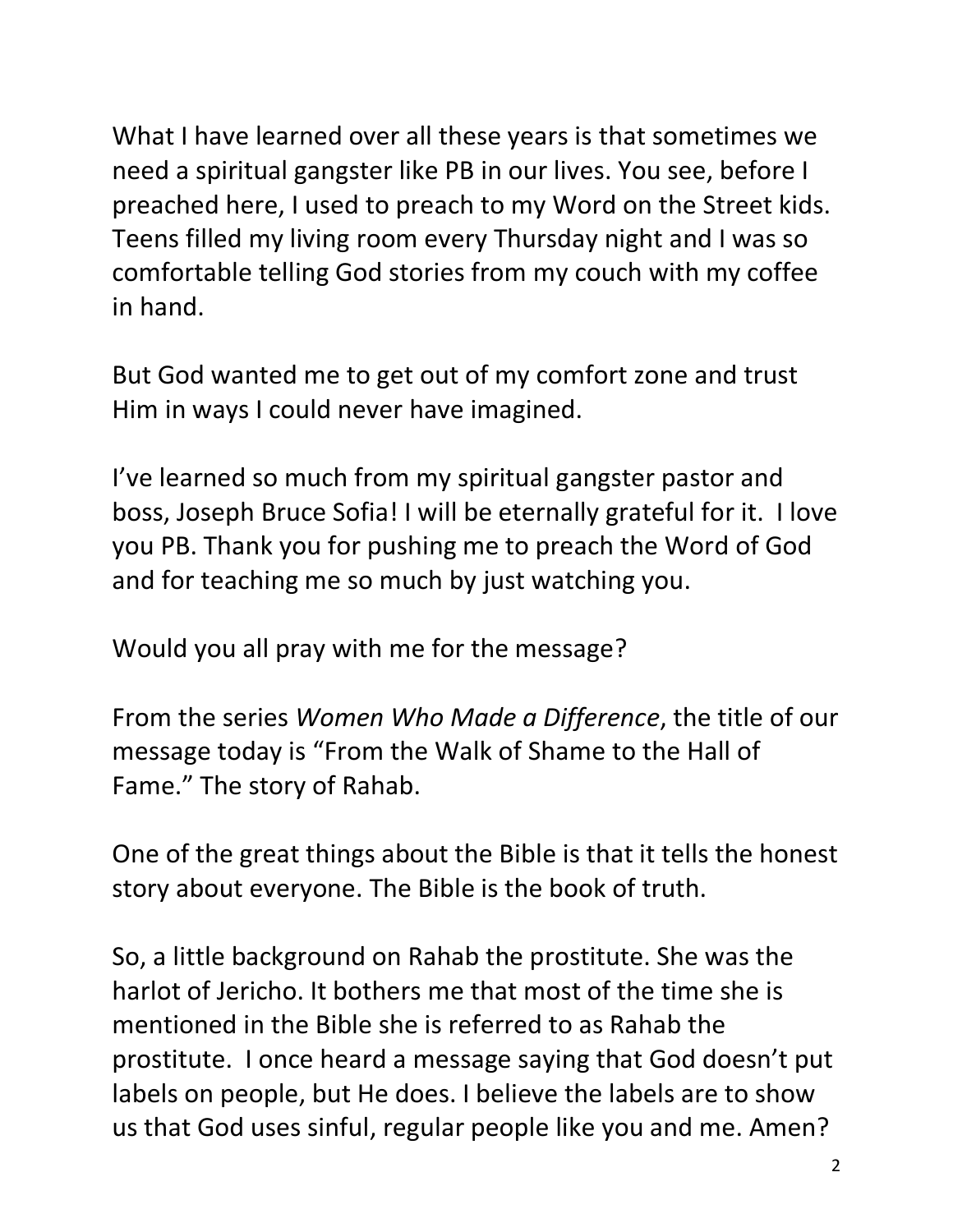Rahab is one of the great women of the Bible and she is included in the book of Hebrews, God's Hall of Fame!

## (**BOOK**)

*Hebrews 11:31* "By faith the prostitute Rahab, because she welcomed the spies, was not killed with those who were disobedient. "

She could not have received a higher compliment from a God who is only pleased by the action of faith.

In James she is an example of someone justified by God and declared righteous by putting her faith into action!

James 2:25 "In the same way, was not even Rahab the prostitute considered righteous for what she did when she gave lodging to the spies and sent them off in a different direction?"

The best of all for Rahab the harlot is that she is in the genealogy of Jesus Christ. Rahab the prostitute is Jesus' Great-Great-Great Grandmother. Let's take a look…

*Matthew 1:5-6* Salmon the father of Boaz, whose mother was Rahab, Boaz the father of Obed, whose mother was Ruth, Obed the father of Jesse, and Jesse the father of King David.

*Mathew 1:16* And Jacob the father of Joseph, the husband of Mary, and Mary was the mother of Jesus who is called the Messiah.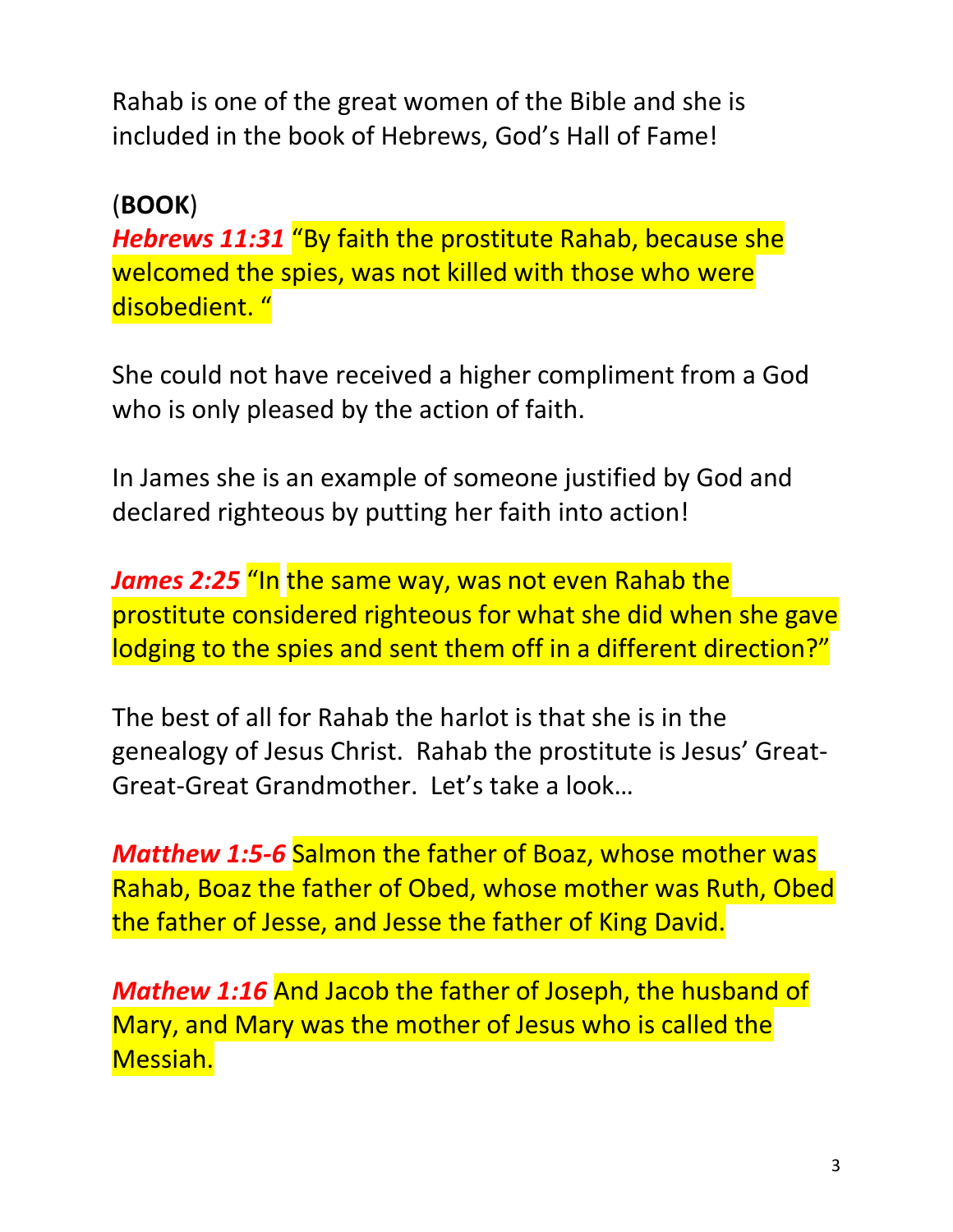I love that we have Rahab the prostitute in the family line of Jesus and we end with the Virgin Mary.

Rahab and Mary. Two extremes in one way, but so much alike in another way. Both women completely trusted God with their lives and both women were honored by God for it! Rahab went from the walk of shame to the Hall of Fame! God's Hall of Fame!

We will look at her story. But first, I would like to share a story about my own walk of shame.

Since its Mother's Day, I want to share a picture of my four beautiful daughters. Lizzie, Daana, Ashley, and Mary and of course, my grandson Christopher, who is going to be a big brother this coming November!

All my girls are in their 20's now and all of my girls grew up in church. While they all grew up in church, I would not say they were always church girls. The one truth I would always share with my daughters when they felt any kind of shame was that God has forgiven them and it didn't matter what anyone else thought because God's opinion is the only one that matters! Amen? Then I would ask two questions.

1. Are you truly sorry for your sin?

2.Did you ask God to forgive you?

Then we would pray for the Holy Spirit to help them live for Jesus! Now we walk with coffee in hand and our heads held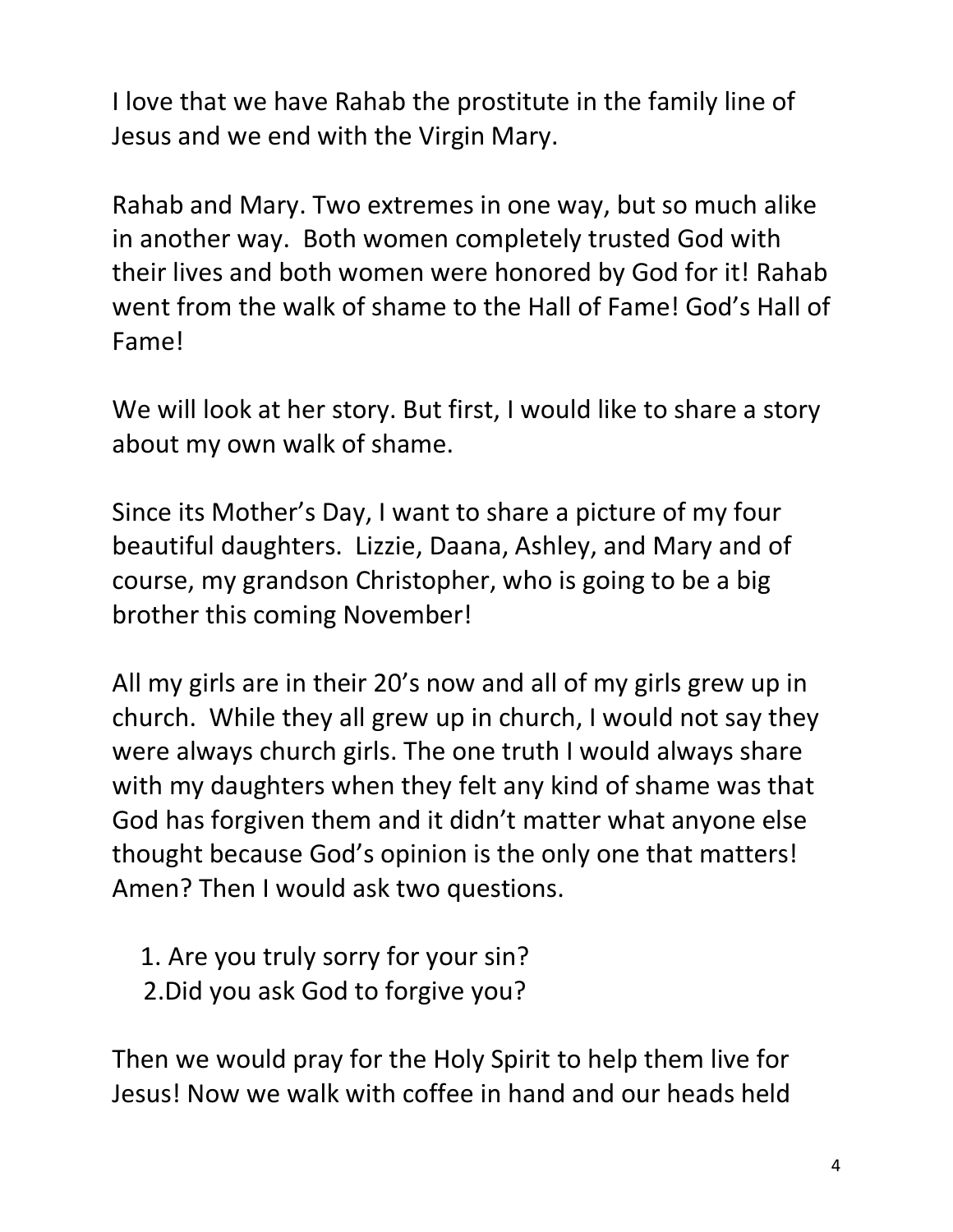high. We are daughters of the one true KING. And I would show them the walk. Head held high, coffee in hand!

Shame only has the power that we give it! Each of my girls really love Jesus today and that's all this Mama cares about.

So back to my own walk of shame, I actually shared this story a few months ago at Fearless Women. If you aren't familiar with it, we have a women's ministry called Fearless Women. My daughter Ashley, some other great women leaders, and I lead it every other Monday evening at 7pm, here in the JMSC. Our next meeting is tomorrow evening. Please join us. It's for women of all ages.

I have never shared this story in mixed company, but it's Mother's Day and I want to give all the moms some good dinner conversation.

(Tell Story of Haiti and my walk of Shame.)

Church Family, shame only has the power that we give it. You know, that's how some of us wear our past sin. It's humiliating to us that people may know of our past sins and sometimes we walk around like everyone can see it.

I want to speak to someone today. God has forgiven you. It doesn't matter what others think. Walk with your head held high, with your coffee in hand, ready for God to do amazing things in your life. Can I get an Amen?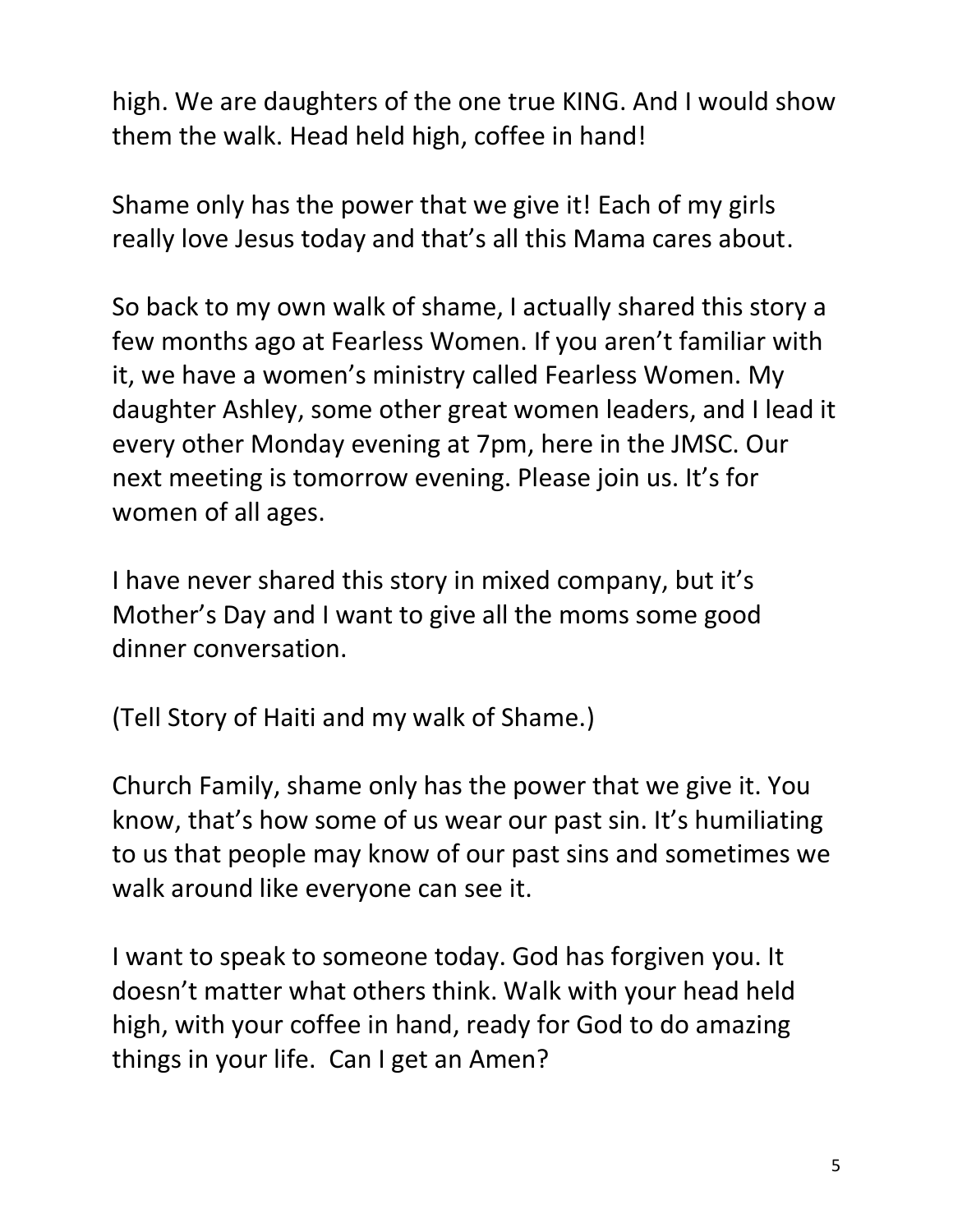We all have had our walk of shame in some way or another but we can't let it hold us back Rahab the Harlot surely didn't!

(**LOOK**)

Let's get back to her story…

*Joshua 2:1-7* 1. Then Joshua the son of Nun sent two men as spies secretly from Shittim, saying, "Go look over the land," he said, "especially Jericho." So they went and entered the house of a prostitute named Rahab and stayed there. 2. The king of Jericho was told, "Look, some of the Israelites have come here tonight to spy out the land." 3. So the king of Jericho sent this message to Rahab: "Bring out the men who came to you, entered your house, because they have come to spy out the whole land."

The Israelites were camped on the east side of the Jordan river. Joshua had sent the spies in. They ended up at Rahab's place. Rahab had some kind of prominence in the city because she was also the keeper of the inn. The King heard the spies were there. Let's see what happened.

4. But the woman had taken the two men and hidden them. She said, "Yes, the men came to me, but I did not know where they had come from. 5. At dusk, when it was time to close the city gate, they left. I don't know which way they went. Go after them quickly. You may catch up with them." 6. (But she had taken them up to the roof and hidden them under the stalks of flax she had laid out on the roof.) 7. So the men set out in pursuit of the spies on the road that leads to the fords of the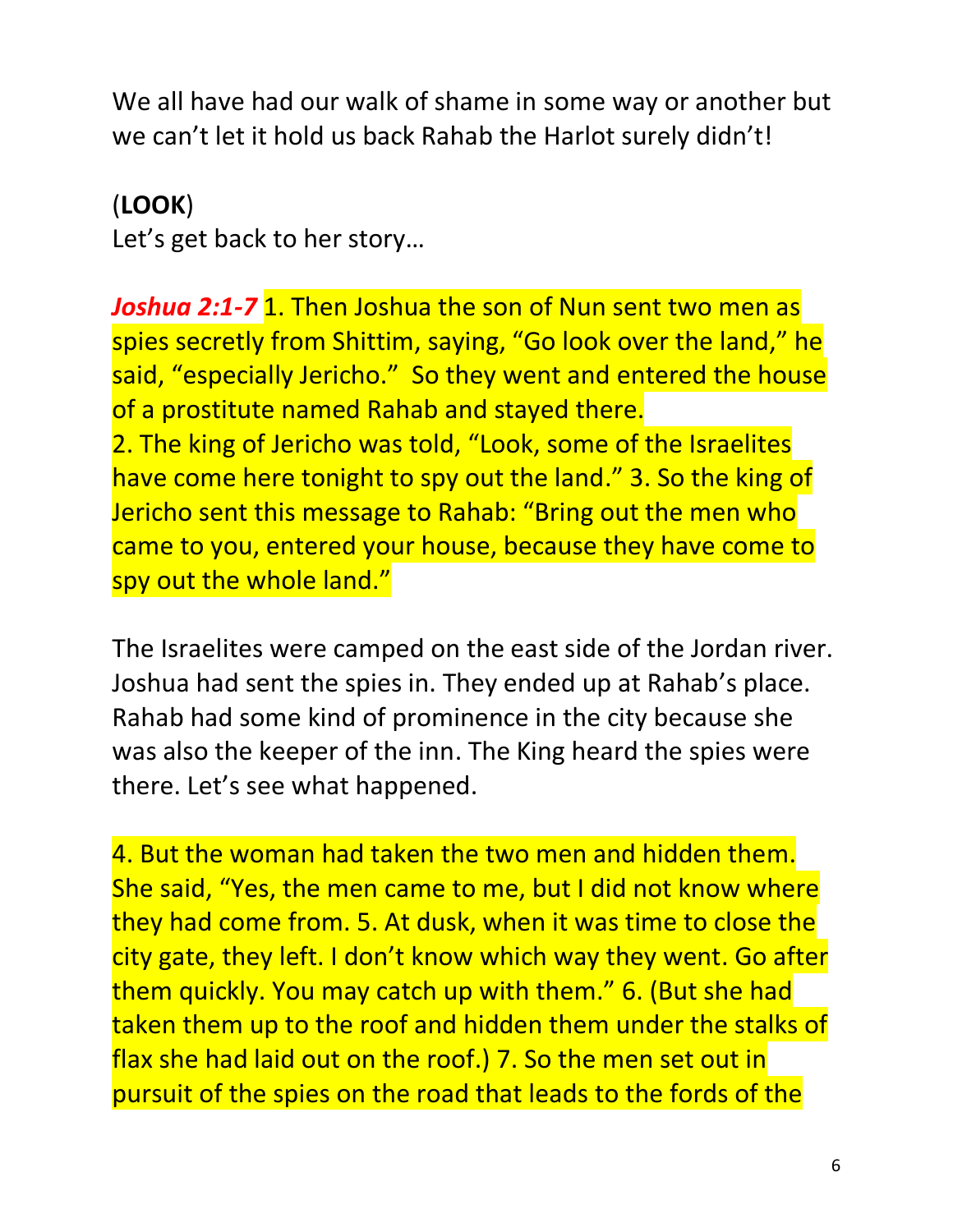Jordan, and as soon as the pursuers had gone out, the gate was shut.

Rahab must have heard many stories about The God of Israel and she believed what she heard. She somehow developed her own faith in this God. She heard enough about God to want Him as her own.

Have you learned enough about God to trust him with your life? With the lives of you children? The lives of your family? Rahab did and let's see how it turned out for her.

*Joshua 6:25* But Joshua spared Rahab the prostitute, with her family and all who belonged to her, because she hid the men Joshua had sent as spies to Jericho and she lives among the Israelites to this day.

Rahab saved the spies and she asked them to spare here family and they agreed to protect Rahab and her entire family. They told her to place a scarlet thread from her window. They burned down the city with everyone in it but they took Rahab and her family out of the city and they are brought to safety.

Why did God choose a harlot, a prostitute to become such a heroine? Three words.

## (**TOOK**)

*Faith*, *Courage* and *Obedience*.

No fear, no shame, no guilt! *Faith*, *Courage* and *Obedience*.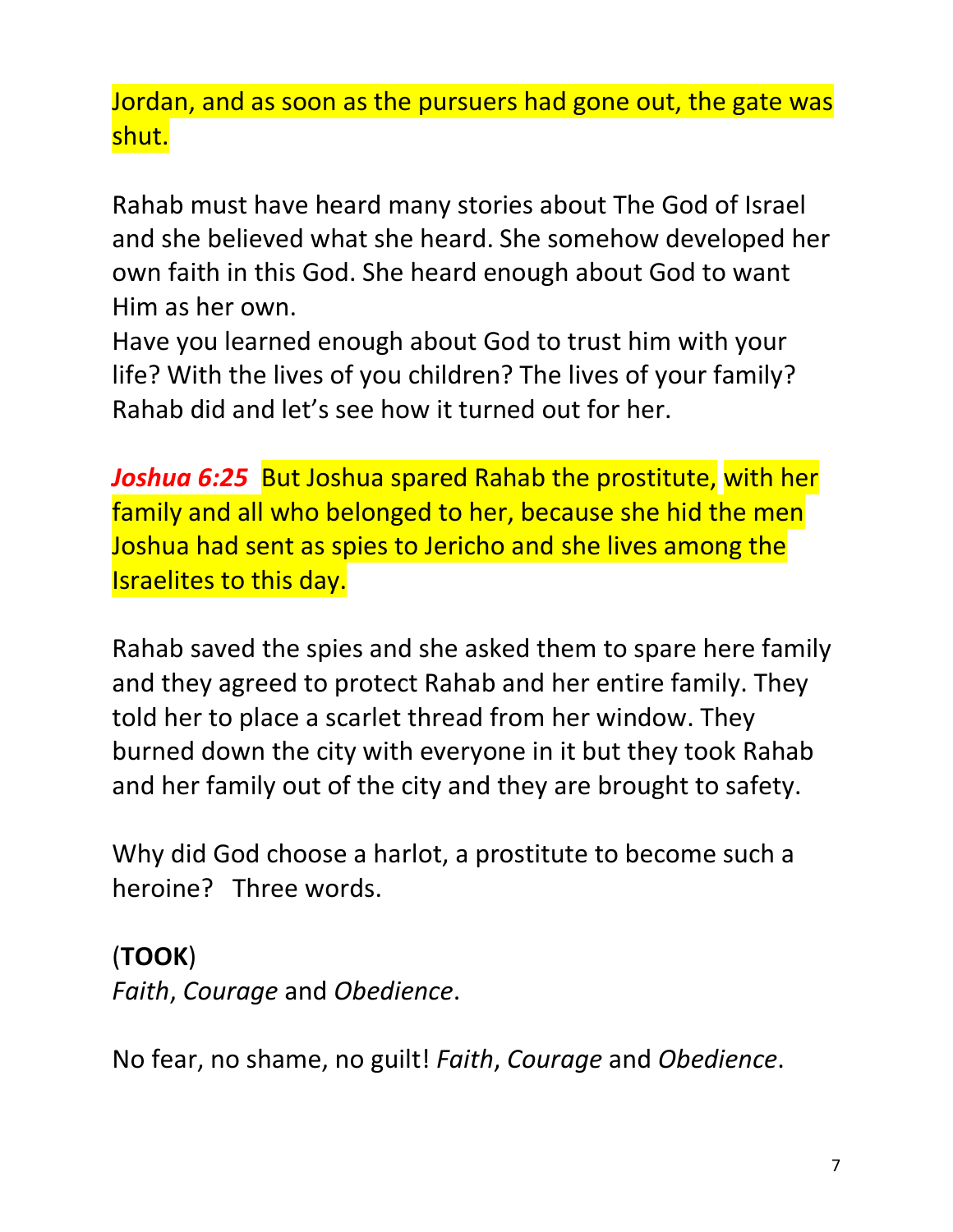Rahab was known as the Harlot of Jericho, but what about now? Who is she now?

She is one of the great women of the Bible!

We can change the course of our life any time we want. But it will take *Faith*, *Courage*, and *Obedience* to our Lord Jesus Christ!

Rahab clearly is the heroine of this story. If not for Rahab there would be no marching around Jericho, no walls tumbling down and no victory for Joshua and his men. It all started with Rahab.

When God looked down on Rahab, He didn't see Jericho's prostitute. That is what she did but that is not who she was.

God saw a brave woman who recognized God's might and power. God saw a woman who was willing to risk everything because she trusted Him.

God saw a woman who honored her word. God saw a woman whose descendants would include a man after God's own heart, King David. God saw His son Jesus as part of her family line. There is no honor greater than that!

Rahab went from the walk of shame to God's hall of fame because of three words… *Faith*, *Courage*, and *Obedience*.

I am going to end with a personal story of how, two weeks ago, I began to lose my courage. It was Monday night, and we had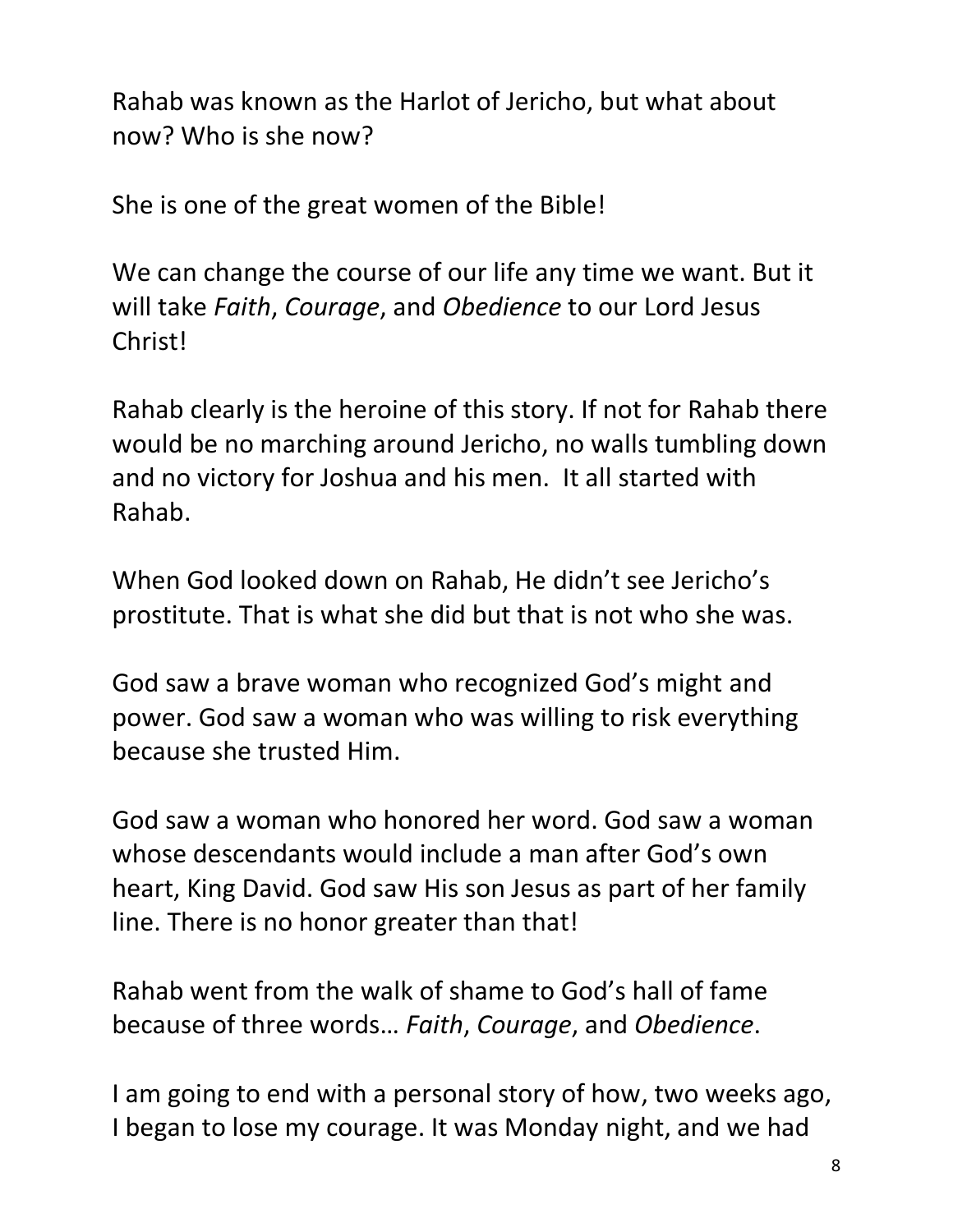our Fearless Women gathering. We had the best worship and fellowship. Ashley and I were on cloud nine as we always are after spending the night with all these amazing women who love Jesus!

I have shared how Ashley has been seizure-free for four years and how I lived in fear during her middle school and high school years when she would have seizures.

I've shared how I would always pray God's Word over her. But I would be praying so loudly that one day, God said to me, in my spirit, "Gina you don't have to yell, I can hear you."

I would yell out to God like He couldn't hear me because I was so scared. I shared how Jesus taught me that He was there right in the middle of her seizures, only I didn't see Him because of my fear and emotions.

Four years free.

When we got home that night, Ashley and I were sitting at the kitchen table. Out of nowhere, Ashley stood up and a horrible scream came from her and she fell to the floor in a grand mal seizure. When she fell, she hit her head on the chair and was cut near her eyebrow and the blood was running into her eyes. I thought the blood was coming out of her eyes. And the fear overtook me.

I started praying the Word of God over her…loudly. Praying again like God couldn't hear me. But He did. He always does!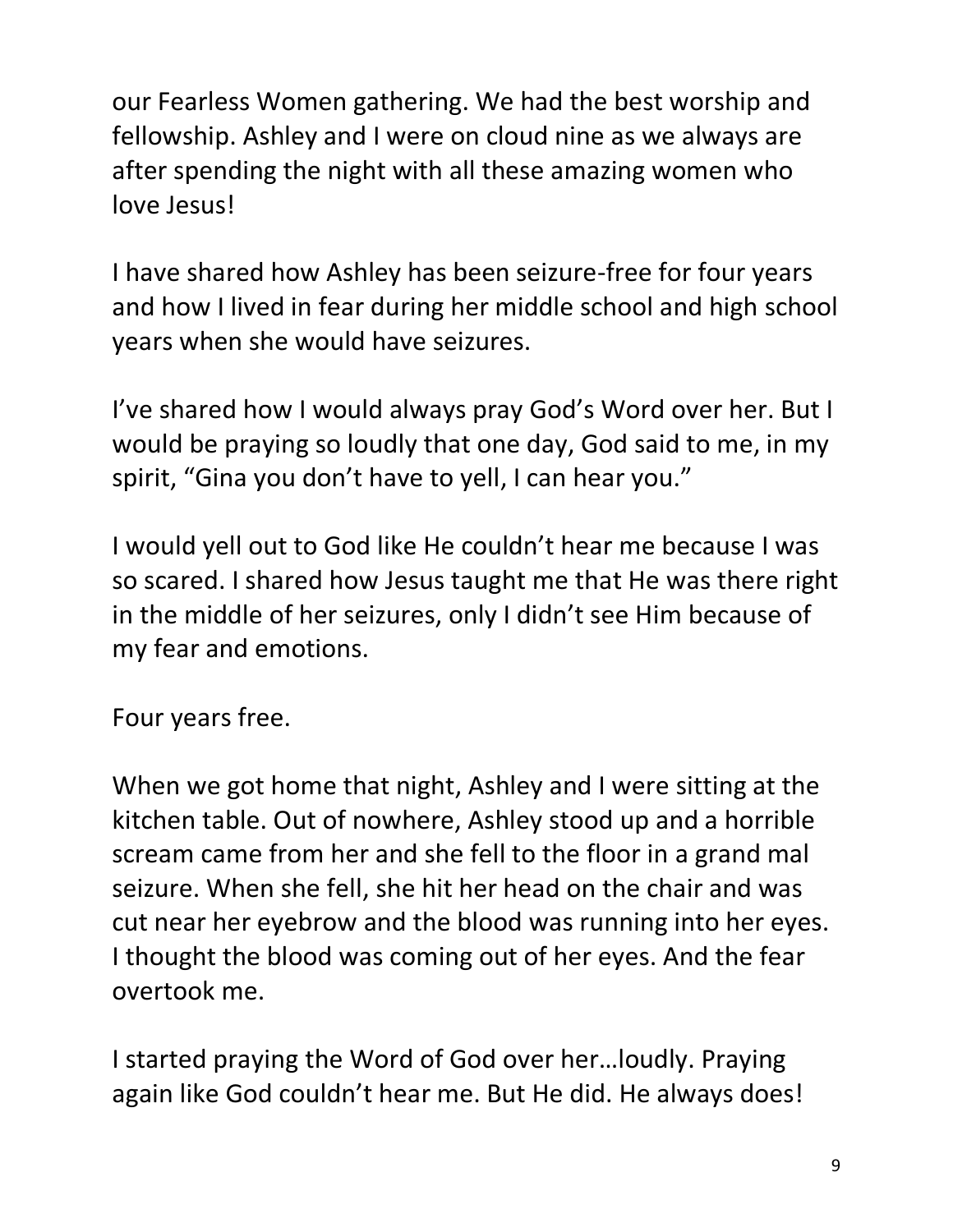The seizure finally stopped but she lay there with her eyes open. She looked like she was not breathing for what seemed like forever, so I started praying this prayer from *Psalm 118:17*. I will not die but live, and will proclaim what the Lord has done. Ashley, you will live and not die in Jesus name. God has a long, long life here on the earth for you. We will glorify God!

She started moving again and I held her as the ambulance came. She started calling on Jesus. For me it was the best feeling in the world because I knew she was here in the present again.

My fears will return to me again, I'm sure. Moms and Dads, you know what all this feels like. The enemy is doing his best to put that fear back into me.

*Faith*, *Courage* and Obedience. I had lost my courage. But I know where to find it, Church Family! I find it on my knees in prayer.

*I Timothy 1:7* But God did not give us a Spirit of fear but of Love and of Power and of sound mind!

I am scared, I know some of you are scared of the future. I am too. We have real feelings and that's okay. I may be scared but I will fight for my kids. I will do it afraid and so will you.

The Holy Spirit is in us and we will fight declaring God's Word over their lives, every day. We will fight for our children through the power of God!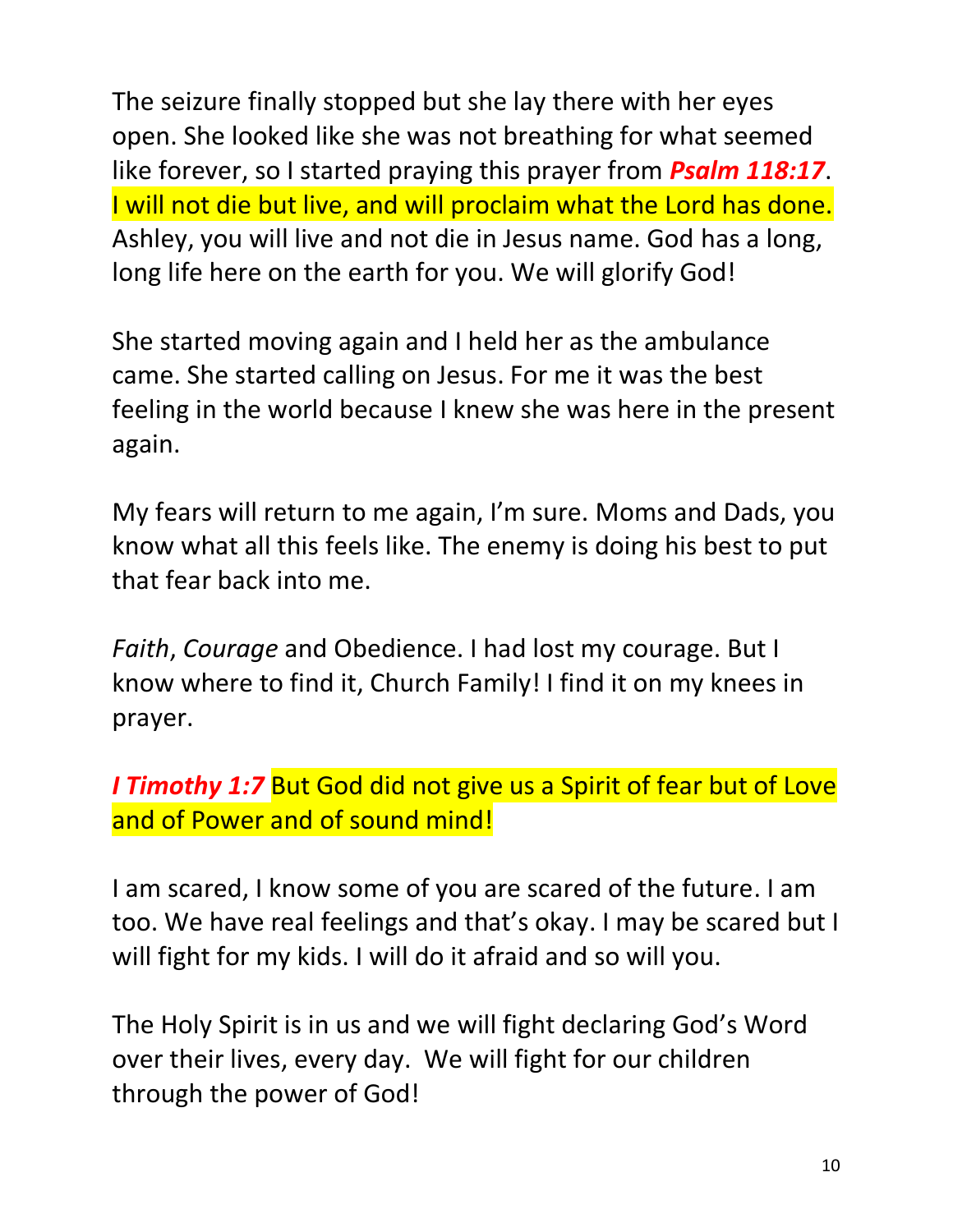Remember this today Mom's, the Holy Spirit always wins!

If you don't feel like a perfect mother today, join the crowd. I was not perfect with my girls, we yelled, we screamed, we fought, but we prayed! My girls and I aren't perfect but we trust the Perfect One, Jesus!

Let's be like Rahab on this Mother's Day, Let's throw off the shame, the guilt, the fear, and believe God has us. We can walk in *Faith*, *Courage,* and Obedience, but only through the power of the Holy Spirit who lives in us!

Rahab trusted God with her life. We can do the same. Read God's word, worship, and get back into our war rooms to fight this battle on our knees in prayer! Prayer is the key! Not just a prayer in passing, but a real battlefield war room prayer!

If you are wondering how to even begin to have this faith and courage, it starts with a relationship with Jesus Christ. He is our courage! Read Revelation 3:20.

If you want that relationship with Jesus. It's as easy as **A B C**.

- **Admit** you are a sinner.
- **Believe** God sent His only son, Jesus Christ, to die on a cross and take our place for our sin. He was sinless but our sin was upon Him.
- **Commit** your life to Jesus Christ.

If you would like this relationship pray this prayer.